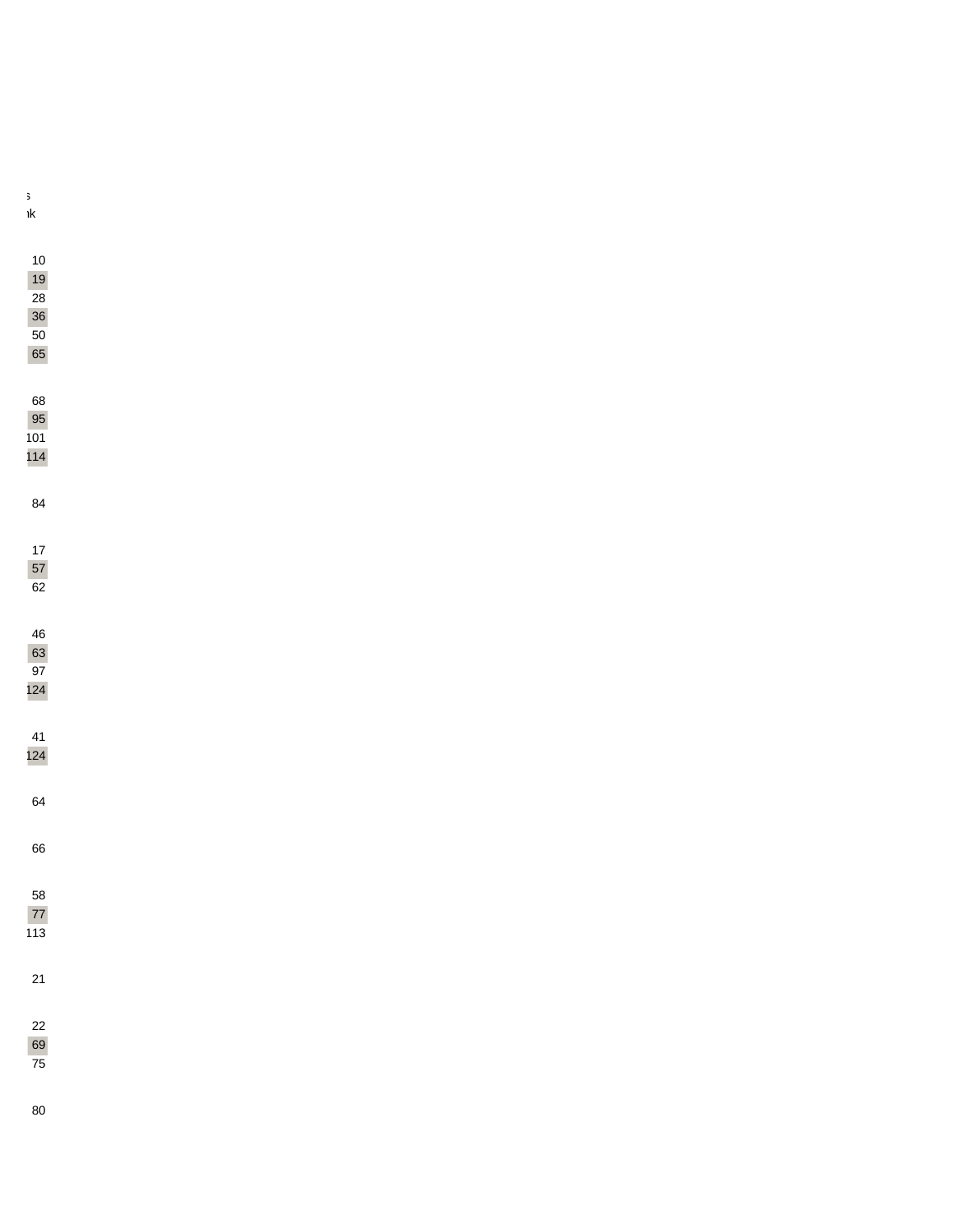## **Little River Raiders**

 **Main Match 19/1/2020**

### **Final Results by Category Main Match**

| Wednesday, 29 January 2020     |                    | 10:10:27 PM    |                      |  |                      |  |                         |    |                         |    |      | 19/01/2020 Page 2 of 2 |      |      |                                 |
|--------------------------------|--------------------|----------------|----------------------|--|----------------------|--|-------------------------|----|-------------------------|----|------|------------------------|------|------|---------------------------------|
| Category<br>Standing ALIAS     |                    | Match<br>Final | Stage 1<br>Time Rank |  | Stage 2<br>Time Rank |  | Stage 3<br>Time<br>Rank |    | Stage 4<br>Time<br>Rank |    | Time | Rank                   | Time | Rank | <b>Final Totals</b><br>Time Ran |
| Category:                      | <b>Ladies 49er</b> |                |                      |  |                      |  |                         |    |                         |    |      |                        |      |      |                                 |
| Cheyenne Jack 282399 Australia |                    | 9              | 34.38<br>4           |  | 37.78                |  | 47.04                   | 12 | 55.28                   | 21 |      |                        |      |      | 174.48                          |